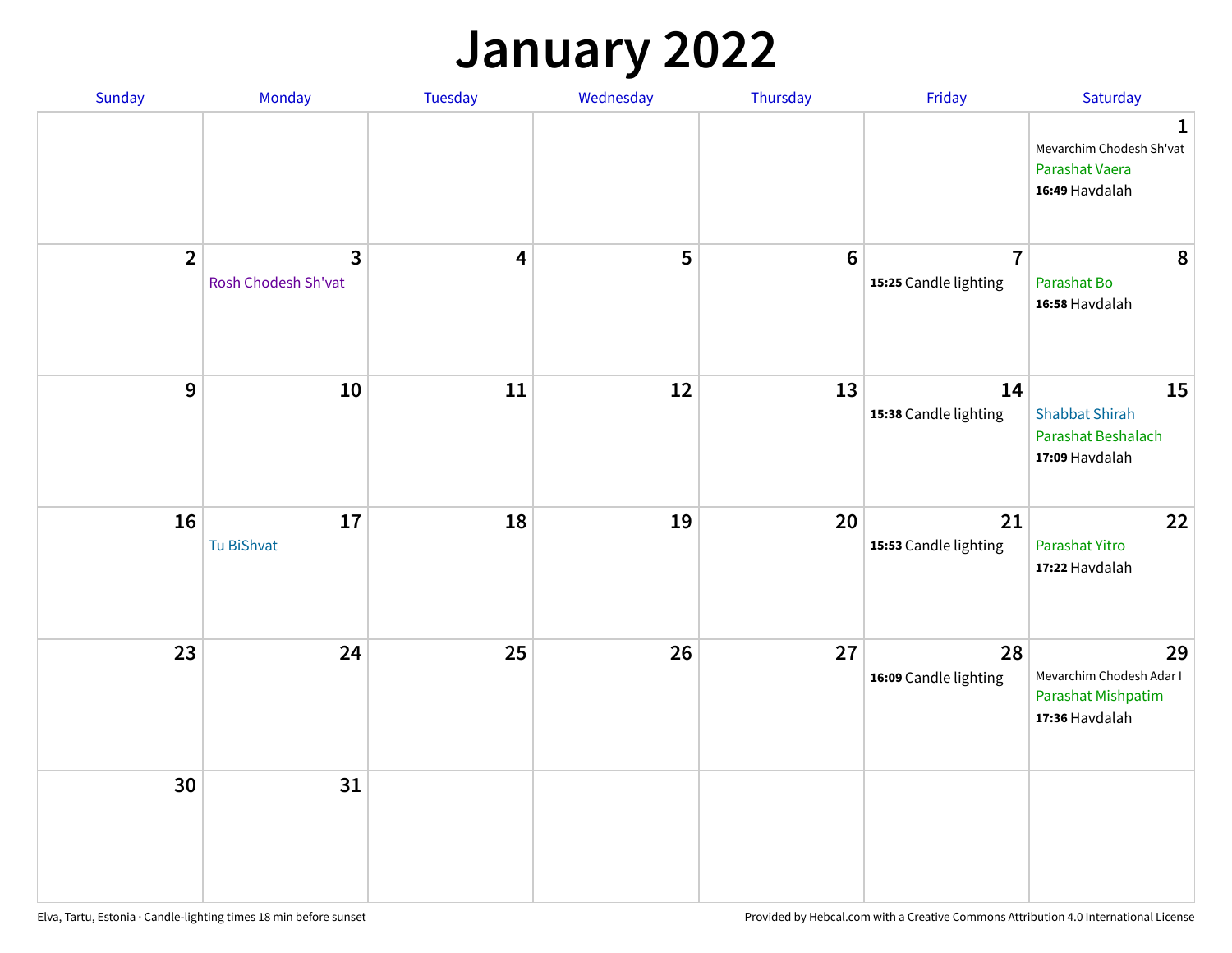# **February 2022**

| Sunday | <b>Monday</b>  | <b>Tuesday</b>                      | Wednesday                             | Thursday       | Friday                                           | Saturday                                                                                          |
|--------|----------------|-------------------------------------|---------------------------------------|----------------|--------------------------------------------------|---------------------------------------------------------------------------------------------------|
|        |                | $\mathbf{1}$<br>Rosh Chodesh Adar I | $\overline{2}$<br>Rosh Chodesh Adar I | $\overline{3}$ | $\overline{\mathbf{4}}$<br>16:26 Candle lighting | 5<br>Parashat Terumah<br>17:50 Havdalah                                                           |
| $6\,$  | $\overline{7}$ | 8                                   | 9                                     | 10             | 11<br>16:43 Candle lighting                      | 12<br>Parashat Tetzaveh<br>18:06 Havdalah                                                         |
| 13     | 14             | 15<br><b>Purim Katan</b>            | 16                                    | 17             | 18<br>17:00 Candle lighting                      | 19<br>Parashat Ki Tisa<br>18:21 Havdalah                                                          |
| 20     | 21             | 22                                  | 23                                    | 24             | 25<br>17:17 Candle lighting                      | 26<br><b>Shabbat Shekalim</b><br>Mevarchim Chodesh Adar II<br>Parashat Vayakhel<br>18:37 Havdalah |
| 27     | 28             |                                     |                                       |                |                                                  |                                                                                                   |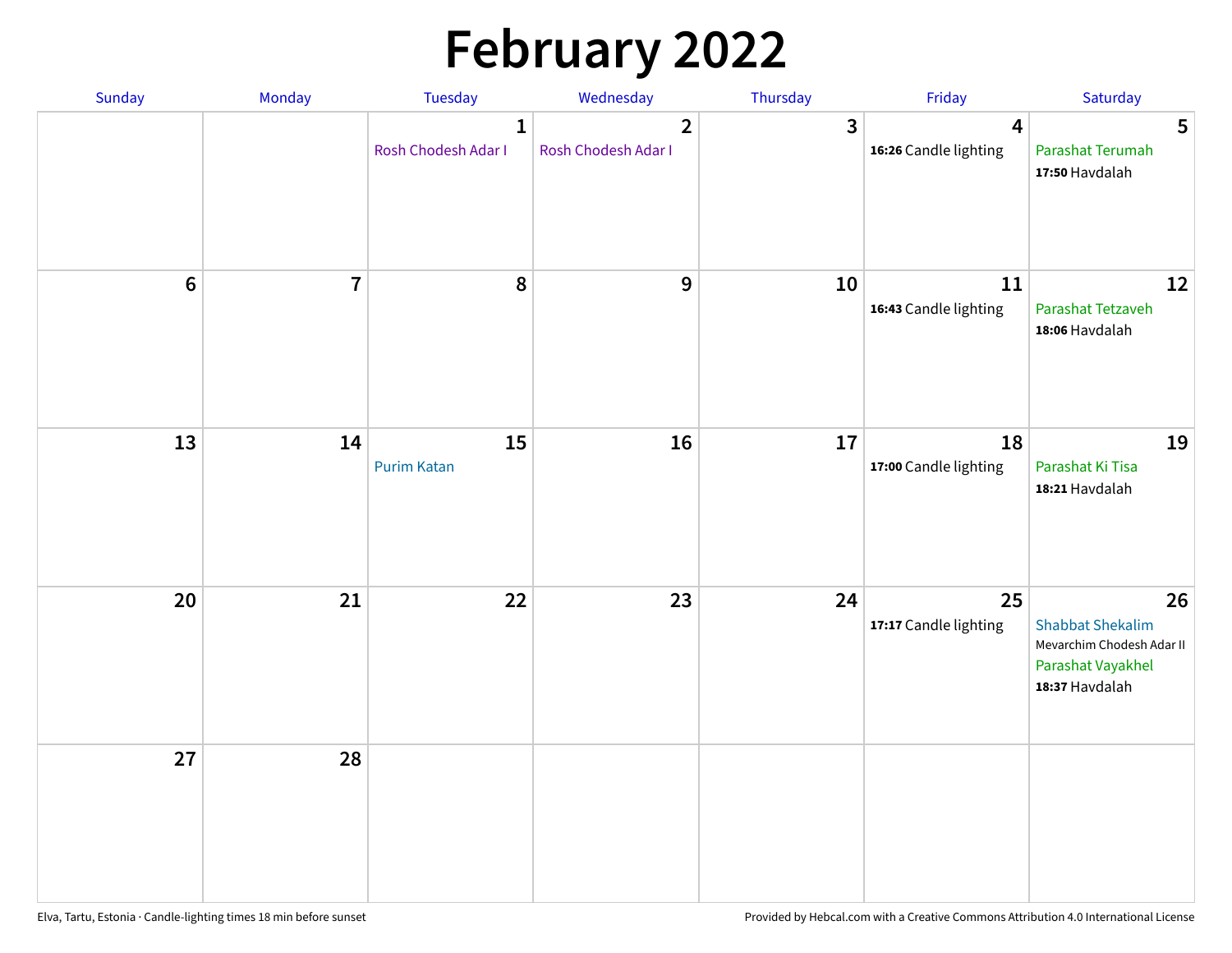## **March 2022**

| Sunday | Monday         | <b>Tuesday</b> | Wednesday                                                                                | Thursday                  | Friday                                                                   | Saturday                                                                                   |
|--------|----------------|----------------|------------------------------------------------------------------------------------------|---------------------------|--------------------------------------------------------------------------|--------------------------------------------------------------------------------------------|
|        |                | $\mathbf{1}$   | $\overline{\mathbf{2}}$                                                                  | 3<br>Rosh Chodesh Adar II | $\overline{\mathbf{4}}$<br>Rosh Chodesh Adar II<br>17:33 Candle lighting | 5<br>Parashat Pekudei<br>18:52 Havdalah                                                    |
| $6\,$  | $\overline{7}$ | 8              | 9                                                                                        | 10                        | 11<br>17:49 Candle lighting                                              | 12<br><b>Shabbat Zachor</b><br>Parashat Vayikra<br>19:08 Havdalah                          |
| 13     | 14             | 15             | 16<br>04:29 Fast begins<br><b>Ta'anit Esther</b><br>19:07 Fast ends<br><b>Erev Purim</b> | 17<br>Purim               | 18<br><b>Shushan Purim</b><br>18:05 Candle lighting                      | 19<br>Parashat Tzav<br>19:25 Havdalah                                                      |
| 20     | 21             | 22             | 23                                                                                       | 24                        | 25<br>18:21 Candle lighting                                              | 26<br><b>Shabbat Parah</b><br>Mevarchim Chodesh Nisan<br>Parashat Shmini<br>19:41 Havdalah |
| 27     | 28             | 29             | 30                                                                                       | 31                        |                                                                          |                                                                                            |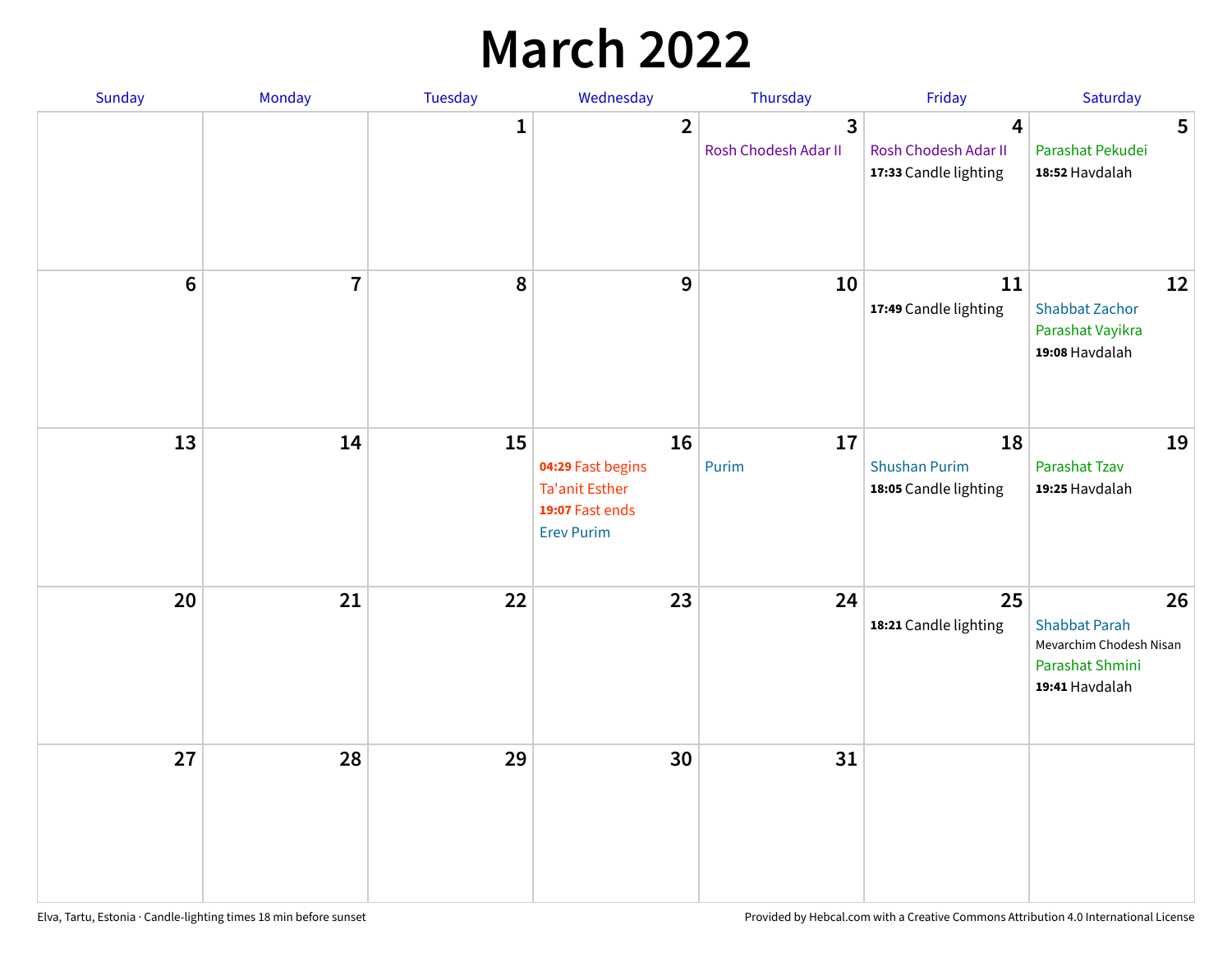## **April 2022**

| Sunday                                   | Monday                  | <b>Tuesday</b>         | Wednesday             | Thursday                                        | Friday                                                                                            | Saturday                                                                                                            |
|------------------------------------------|-------------------------|------------------------|-----------------------|-------------------------------------------------|---------------------------------------------------------------------------------------------------|---------------------------------------------------------------------------------------------------------------------|
|                                          |                         |                        |                       |                                                 | 1<br>19:37 Candle lighting                                                                        | $\overline{2}$<br><b>Shabbat HaChodesh</b><br><b>Rosh Chodesh Nisan</b><br><b>Parashat Tazria</b><br>20:59 Havdalah |
| 3                                        | $\overline{\mathbf{4}}$ | 5                      | $6\phantom{1}6$       | $\overline{7}$                                  | 8<br>19:52 Candle lighting                                                                        | 9<br><b>Shabbat HaGadol</b><br>Parashat Metzora<br>21:17 Havdalah                                                   |
| 10                                       | 11<br>Yom HaAliyah      | 12                     | 13                    | 14                                              | 15<br>03:38 Fast begins<br><b>Ta'anit Bechorot</b><br><b>Erev Pesach</b><br>20:08 Candle lighting | 16<br>Pesach I<br>21:36 Candle lighting                                                                             |
| 17<br><b>Pesach II</b><br>21:38 Havdalah | 18<br>Pesach III (CH"M) | 19<br>Pesach IV (CH"M) | 20<br>Pesach V (CH"M) | 21<br>Pesach VI (CH"M)<br>20:22 Candle lighting | 22<br><b>Pesach VII</b><br>20:24 Candle lighting                                                  | 23<br><b>Pesach VIII</b><br>21:55 Havdalah                                                                          |
| 24                                       | 25                      | 26                     | 27                    | 28<br>Yom HaShoah                               | 29<br>20:40 Candle lighting                                                                       | 30<br>Mevarchim Chodesh Iyyar<br>Parashat Achrei Mot<br>22:16 Havdalah                                              |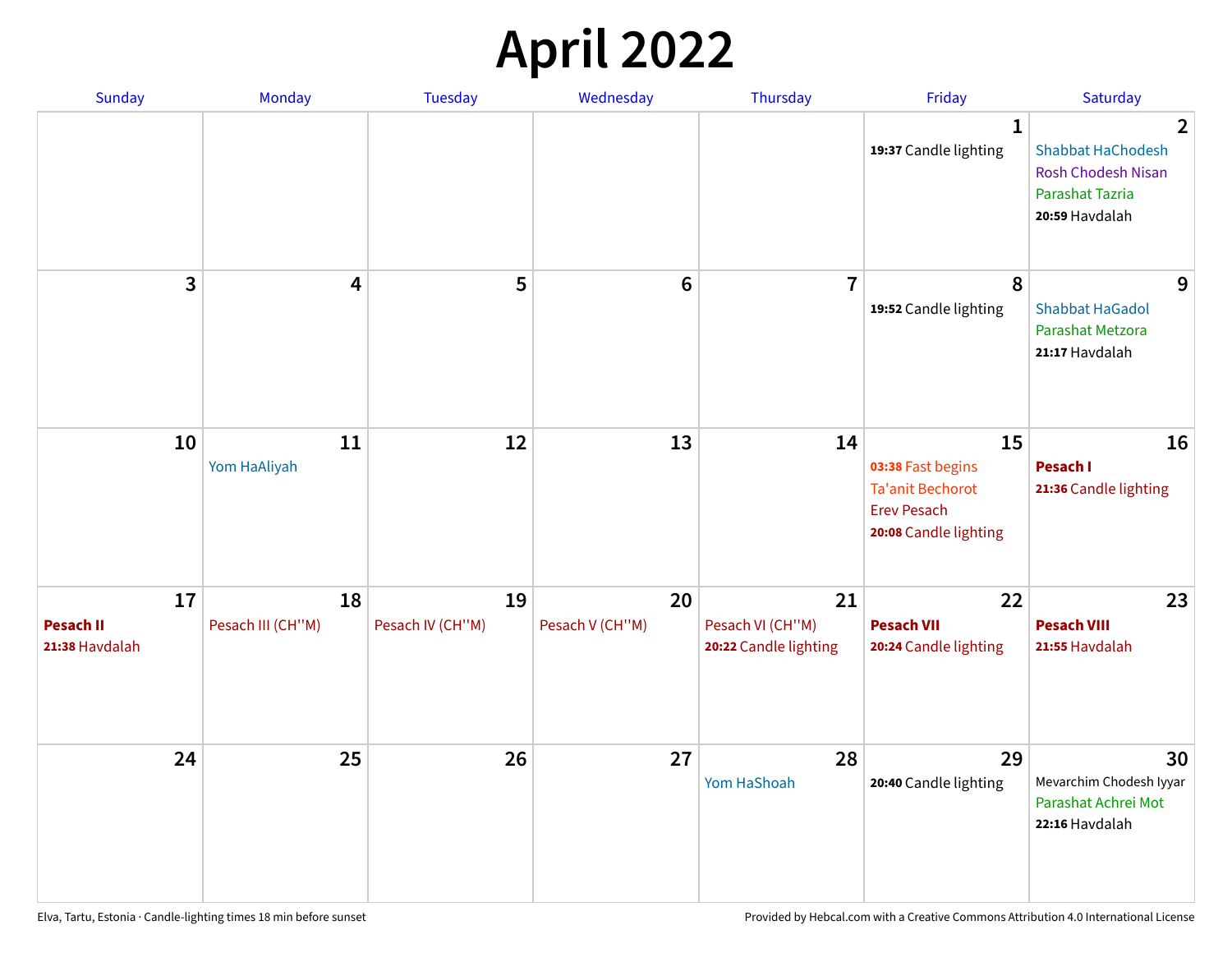## **May 2022**

| Sunday                             | Monday                               | Tuesday                         | Wednesday          | Thursday            | Friday                                   | Saturday                                                               |
|------------------------------------|--------------------------------------|---------------------------------|--------------------|---------------------|------------------------------------------|------------------------------------------------------------------------|
| $\mathbf{1}$<br>Rosh Chodesh Iyyar | $\overline{2}$<br>Rosh Chodesh Iyyar | 3                               | 4<br>Yom HaZikaron | 5<br>Yom HaAtzma'ut | $6\phantom{1}6$<br>20:56 Candle lighting | $\overline{7}$<br>Parashat Kedoshim<br>22:38 Havdalah                  |
| $\pmb{8}$                          | $\mathbf{9}$                         | 10                              | 11                 | 12                  | 13<br>21:11 Candle lighting              | 14<br><b>Parashat Emor</b><br>23:01 Havdalah                           |
| 15<br>Pesach Sheni                 | 16                                   | 17                              | 18                 | 19<br>Lag BaOmer    | 20<br>21:26 Candle lighting              | 21<br>Parashat Behar<br>23:26 Havdalah                                 |
| 22                                 | 23                                   | 24                              | 25                 | 26                  | 27<br>21:39 Candle lighting              | 28<br>Mevarchim Chodesh Sivan<br>Parashat Bechukotai<br>23:52 Havdalah |
| 29<br>Yom Yerushalayim             | 30                                   | 31<br><b>Rosh Chodesh Sivan</b> |                    |                     |                                          |                                                                        |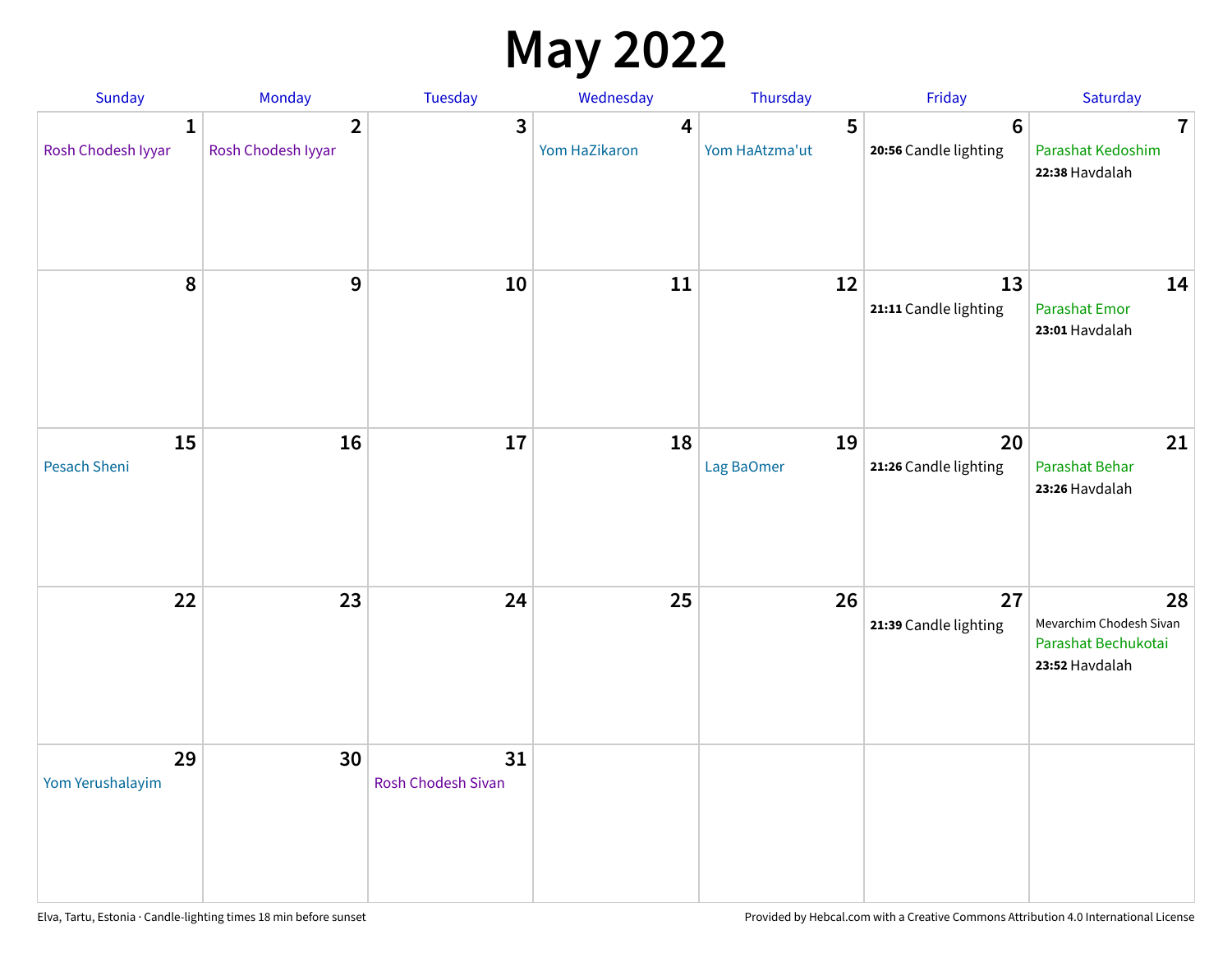#### **June 2022**

| Sunday                                         | Monday                                         | Tuesday        | Wednesday                | Thursday                        | Friday                      | Saturday                                                               |
|------------------------------------------------|------------------------------------------------|----------------|--------------------------|---------------------------------|-----------------------------|------------------------------------------------------------------------|
|                                                |                                                |                | 1                        | $\overline{2}$                  | 3<br>21:50 Candle lighting  | 4<br><b>Erev Shavuot</b><br>Parashat Bamidbar<br>00:19 Candle lighting |
| 5<br><b>Shavuot I</b><br>00:23 Candle lighting | $\bf 6$<br><b>Shavuot II</b><br>00:27 Havdalah | $\overline{7}$ | 8                        | 9                               | 10<br>21:59 Candle lighting | 11<br>Parashat Nasso<br>00:50 Havdalah                                 |
| 12                                             | 13                                             | 14             | 15                       | 16                              | 17<br>22:04 Candle lighting | 18<br>Parashat Beha'alotcha                                            |
| 19                                             | 20                                             | 21             | 22                       | 23                              | 24<br>22:05 Candle lighting | 25<br>Mevarchim Chodesh Tamuz<br>Parashat Sh'lach                      |
| 26                                             | 27                                             | 28             | 29<br>Rosh Chodesh Tamuz | 30<br><b>Rosh Chodesh Tamuz</b> |                             |                                                                        |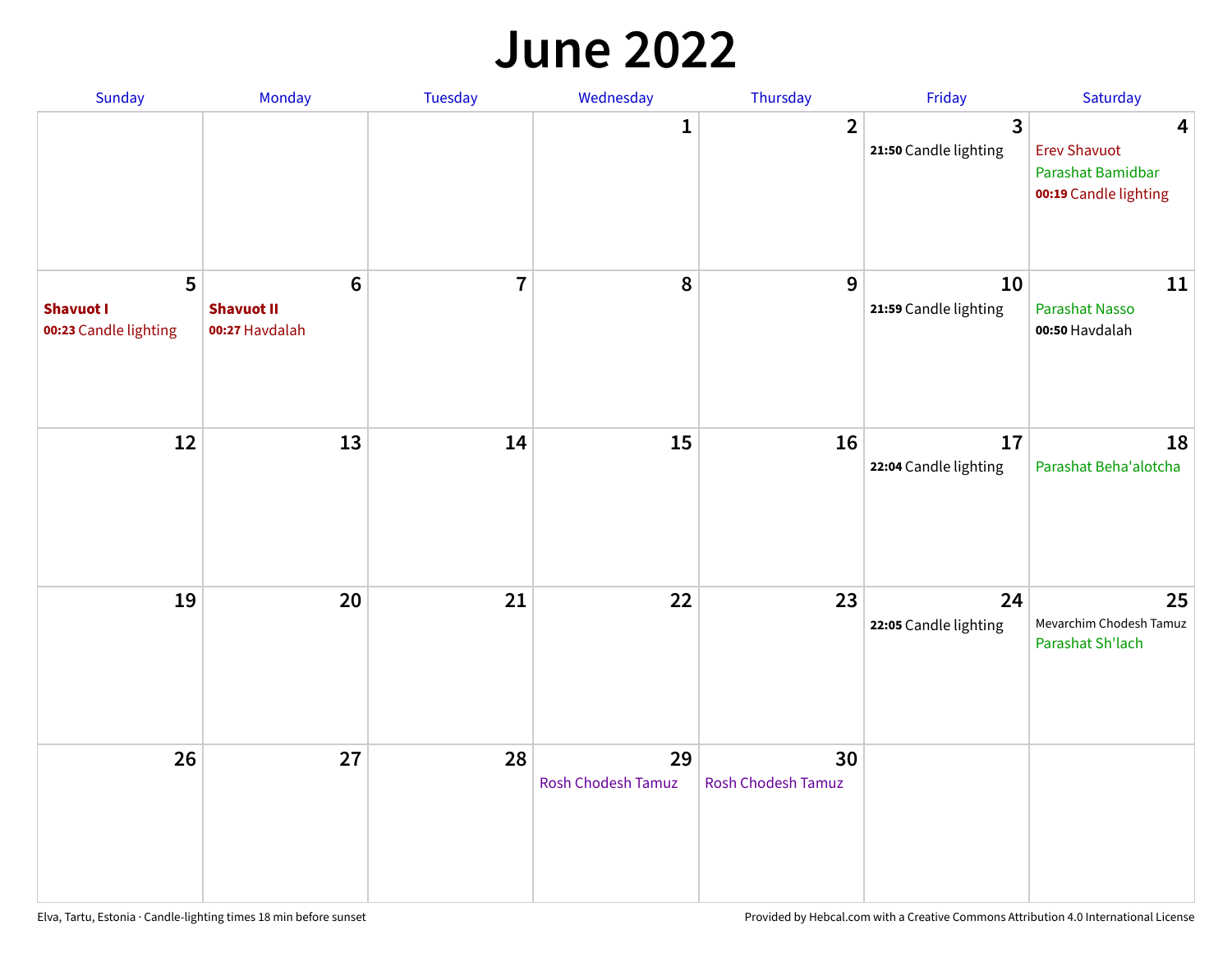## **July 2022**

| Sunday                                      | Monday     | Tuesday | Wednesday      | Thursday       | Friday                                         | Saturday                                                                |
|---------------------------------------------|------------|---------|----------------|----------------|------------------------------------------------|-------------------------------------------------------------------------|
|                                             |            |         |                |                | $\mathbf{1}$<br>22:03 Candle lighting          | $\overline{2}$<br>Parashat Korach<br>00:45 Havdalah                     |
| $\overline{\mathbf{3}}$                     | 4          | 5       | $6\phantom{1}$ | $\overline{7}$ | 8<br>21:57 Candle lighting                     | 9<br><b>Parashat Chukat</b><br>00:18 Havdalah                           |
| 10                                          | ${\bf 11}$ | 12      | 13             | 14             | 15<br>21:48 Candle lighting                    | 16<br><b>Parashat Balak</b><br>23:54 Havdalah                           |
| 17<br><b>Tzom Tammuz</b><br>23:24 Fast ends | 18         | 19      | 20             | 21             | 22<br>21:36 Candle lighting                    | 23<br>Mevarchim Chodesh Av<br><b>Parashat Pinchas</b><br>23:29 Havdalah |
| 24                                          | 25         | 26      | 27             | 28             | 29<br>Rosh Chodesh Av<br>21:22 Candle lighting | 30<br>Parashat Matot-Masei<br>23:06 Havdalah                            |
| 31                                          |            |         |                |                |                                                |                                                                         |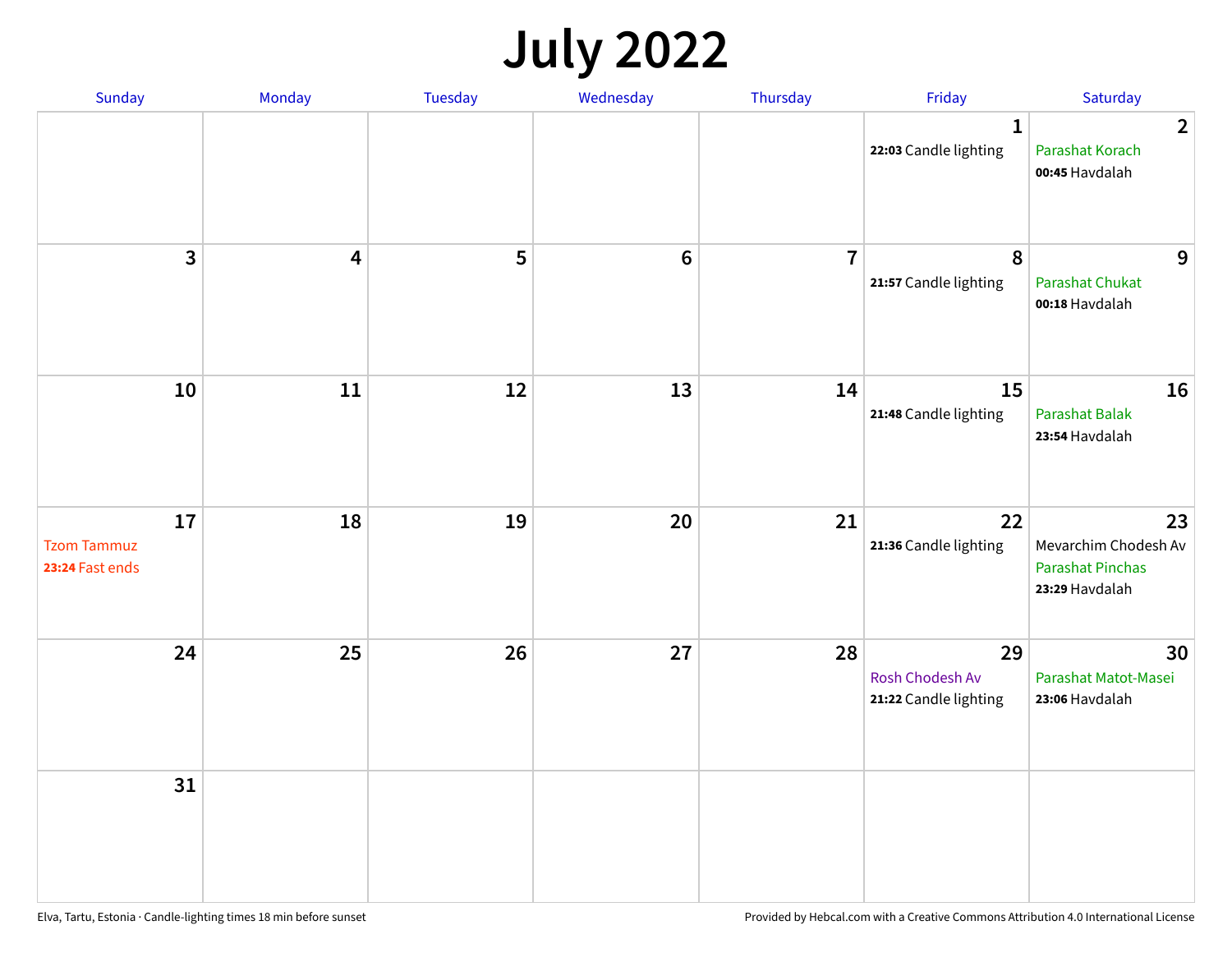## **August 2022**

| Sunday                                                      | Monday       | Tuesday                 | Wednesday | Thursday | Friday                                 | Saturday                                                                                                                       |
|-------------------------------------------------------------|--------------|-------------------------|-----------|----------|----------------------------------------|--------------------------------------------------------------------------------------------------------------------------------|
|                                                             | $\mathbf{1}$ | $\overline{\mathbf{2}}$ | 3         | 4        | 5<br>21:06 Candle lighting             | $6\phantom{1}6$<br><b>Shabbat Chazon</b><br>21:22 Fast begins<br>Erev Tish'a B'Av<br><b>Parashat Devarim</b><br>22:42 Havdalah |
| $\overline{7}$<br>Tish'a B'Av (observed)<br>22:23 Fast ends | 8            | 9                       | 10        | 11       | 12<br>Tu B'Av<br>20:49 Candle lighting | 13<br><b>Shabbat Nachamu</b><br>Parashat Vaetchanan<br>22:19 Havdalah                                                          |
| 14                                                          | 15           | 16                      | 17        | 18       | 19<br>20:31 Candle lighting            | 20<br>Mevarchim Chodesh Elul<br><b>Parashat Eikev</b><br>21:56 Havdalah                                                        |
| 21                                                          | 22           | 23                      | 24        | 25       | 26<br>20:12 Candle lighting            | 27<br><b>Rosh Chodesh Elul</b><br>Parashat Re'eh<br>21:34 Havdalah                                                             |
| 28<br>Rosh Hashana LaBehemot<br>Rosh Chodesh Elul           | 29           | 30                      | 31        |          |                                        |                                                                                                                                |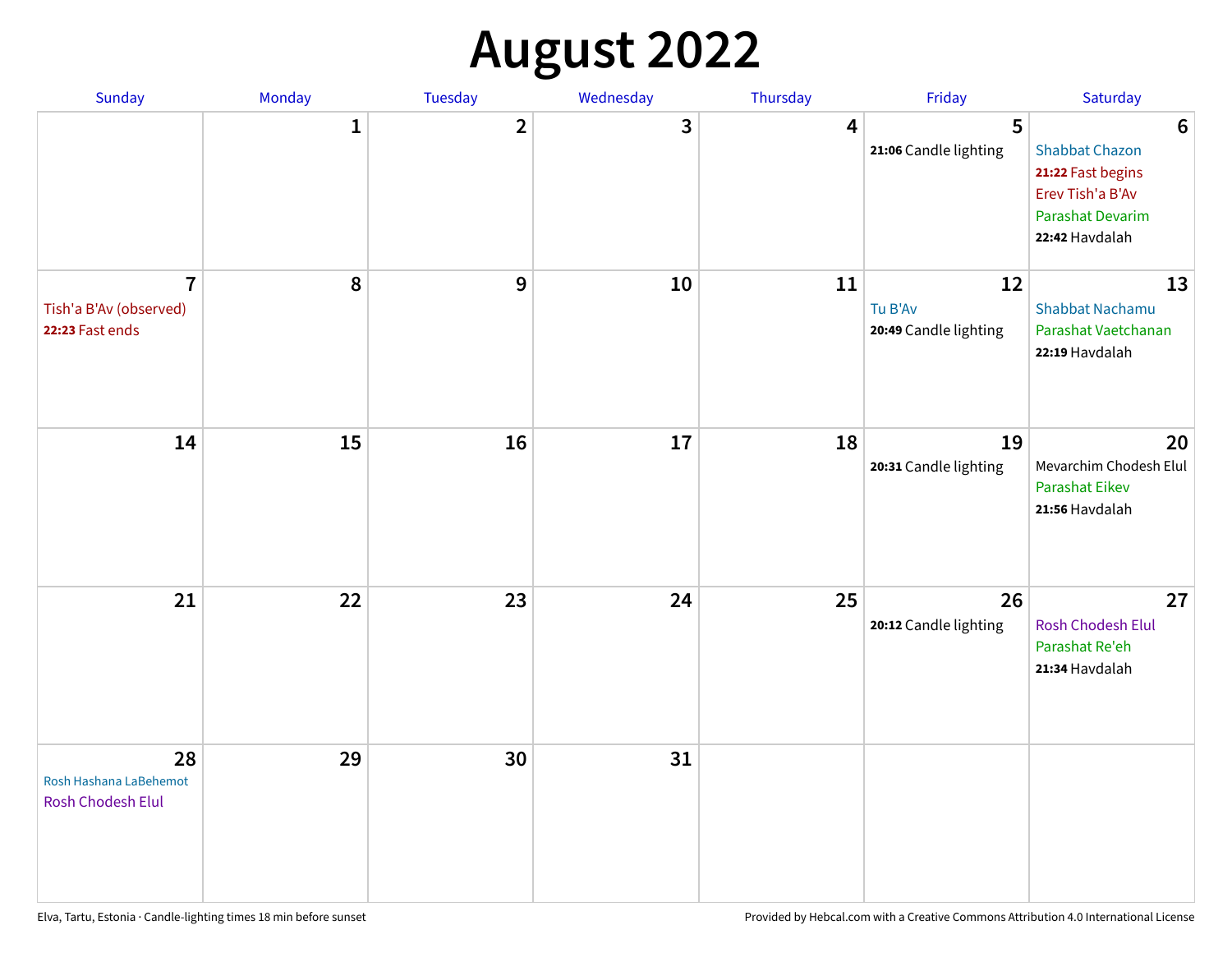## **September 2022**

| Sunday                                           | Monday                                           | <b>Tuesday</b>                                 | Wednesday                                                          | Thursday    | Friday                                  | Saturday                                                  |
|--------------------------------------------------|--------------------------------------------------|------------------------------------------------|--------------------------------------------------------------------|-------------|-----------------------------------------|-----------------------------------------------------------|
|                                                  |                                                  |                                                |                                                                    | $\mathbf 1$ | $\overline{2}$<br>19:53 Candle lighting | 3<br><b>Parashat Shoftim</b><br>21:11 Havdalah            |
| 4                                                | 5                                                | $6\phantom{1}6$                                | $\overline{7}$                                                     | 8           | 9<br>19:33 Candle lighting              | 10<br>Parashat Ki Teitzei<br>20:49 Havdalah               |
| 11                                               | 12                                               | 13                                             | 14                                                                 | 15          | 16<br>19:13 Candle lighting             | 17<br>Leil Selichot<br>Parashat Ki Tavo<br>20:28 Havdalah |
| 18                                               | 19                                               | 20                                             | 21                                                                 | 22          | 23<br>18:53 Candle lighting             | 24<br>Parashat Nitzavim<br>20:07 Havdalah                 |
| 25<br>Erev Rosh Hashana<br>18:47 Candle lighting | 26<br>Rosh Hashana 5783<br>20:01 Candle lighting | 27<br><b>Rosh Hashana II</b><br>19:58 Havdalah | 28<br>05:13 Fast begins<br><b>Tzom Gedaliah</b><br>19:45 Fast ends | 29          | 30<br>18:33 Candle lighting             |                                                           |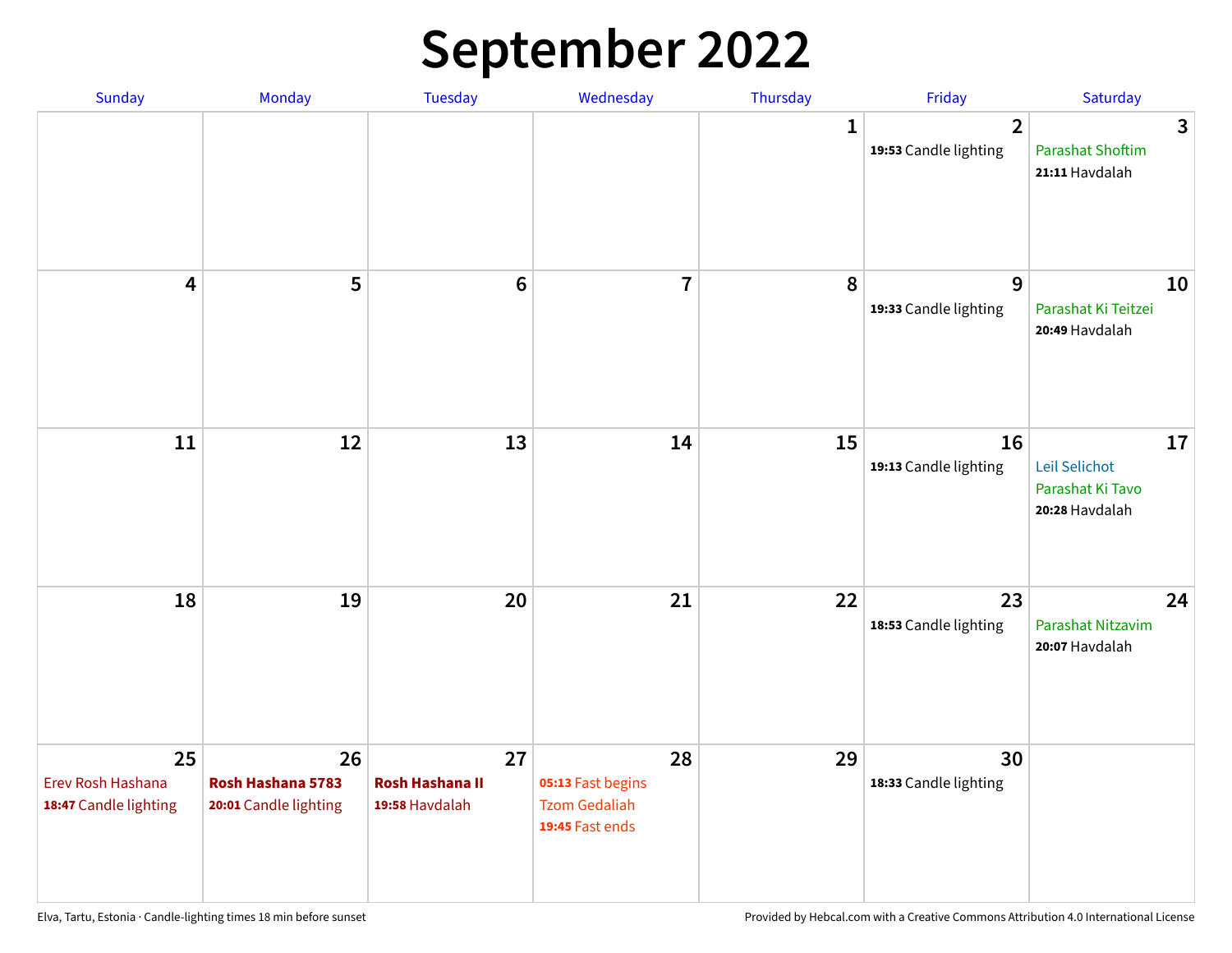## **October 2022**

| Sunday                                                   | Monday                                               | <b>Tuesday</b>                                                    | Wednesday                                | Thursday               | Friday                                         | Saturday                                                                |
|----------------------------------------------------------|------------------------------------------------------|-------------------------------------------------------------------|------------------------------------------|------------------------|------------------------------------------------|-------------------------------------------------------------------------|
|                                                          |                                                      |                                                                   |                                          |                        |                                                | 1<br><b>Shabbat Shuva</b><br>Parashat Vayeilech<br>19:47 Havdalah       |
| $\overline{2}$                                           | 3                                                    | $\overline{4}$<br><b>Erev Yom Kippur</b><br>18:22 Candle lighting | 5<br><b>Yom Kippur</b><br>19:36 Havdalah | 6                      | $\overline{7}$<br>18:13 Candle lighting        | 8<br>Parashat Ha'Azinu<br>19:27 Havdalah                                |
| 9<br><b>Erev Sukkot</b><br>18:08 Candle lighting         | 10<br><b>Sukkot I</b><br>19:22 Candle lighting       | 11<br><b>Sukkot II</b><br>19:19 Havdalah                          | 12<br>Sukkot III (CH"M)                  | 13<br>Sukkot IV (CH"M) | 14<br>Sukkot V (CH"M)<br>17:54 Candle lighting | 15<br>Sukkot VI (CH"M)<br>19:09 Havdalah                                |
| 16<br>Sukkot VII (Hoshana Raba)<br>17:48 Candle lighting | 17<br><b>Shmini Atzeret</b><br>19:04 Candle lighting | 18<br><b>Simchat Torah</b><br>19:01 Havdalah                      | 19                                       | 20                     | 21<br>17:35 Candle lighting                    | 22<br>Mevarchim Chodesh Cheshvan<br>Parashat Bereshit<br>18:51 Havdalah |
| 23                                                       | 24                                                   | 25<br>Rosh Chodesh Cheshvan                                       | 26<br>Rosh Chodesh Cheshvan              | 27                     | 28<br>17:17 Candle lighting                    | 29<br><b>Parashat Noach</b><br>18:35 Havdalah                           |
| 30                                                       | 31                                                   |                                                                   |                                          |                        |                                                |                                                                         |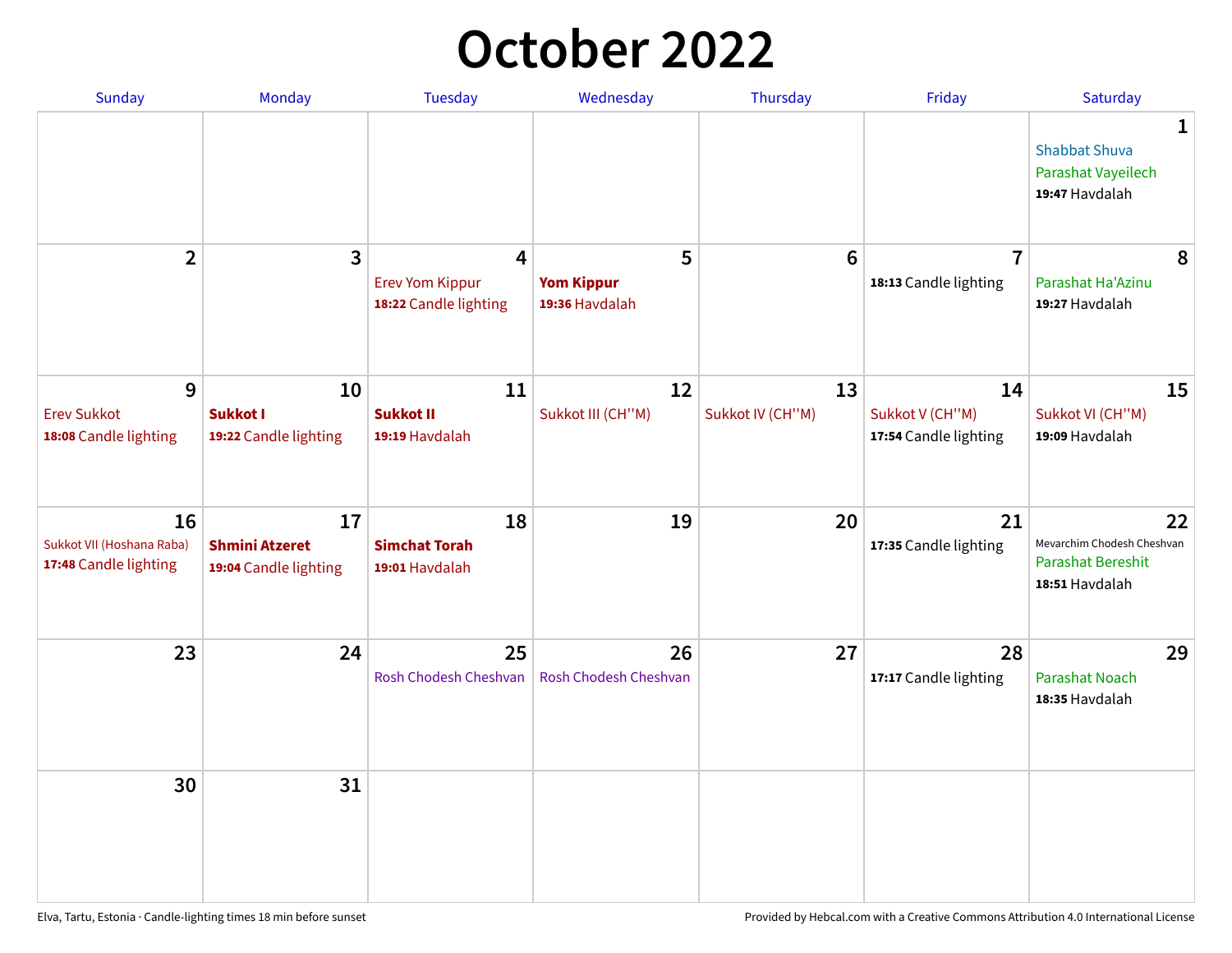#### **November 2022**

| Sunday | Monday                  | Tuesday                             | Wednesday      | Thursday                  | Friday                                                    | Saturday                                                                 |
|--------|-------------------------|-------------------------------------|----------------|---------------------------|-----------------------------------------------------------|--------------------------------------------------------------------------|
|        |                         | 1<br>Yom HaAliyah School Observance | $\overline{2}$ | $\overline{\mathbf{3}}$   | $\overline{\mathbf{4}}$<br>16:00 Candle lighting          | 5<br>Parashat Lech-Lecha<br>17:20 Havdalah                               |
| $6\,$  | $\overline{\mathbf{I}}$ | 8                                   | 9              | 10                        | 11<br>15:45 Candle lighting                               | 12<br>Parashat Vayera<br>17:07 Havdalah                                  |
| 13     | 14                      | 15                                  | 16             | 17                        | 18<br>15:31 Candle lighting                               | 19<br>Mevarchim Chodesh Kislev<br>Parashat Chayei Sara<br>16:56 Havdalah |
| 20     | 21                      | 22                                  | 23<br>Sigd     | 24<br>Rosh Chodesh Kislev | 25<br><b>Rosh Chodesh Kislev</b><br>15:20 Candle lighting | 26<br><b>Parashat Toldot</b><br>16:47 Havdalah                           |
| 27     | 28                      | 29                                  | 30             |                           |                                                           |                                                                          |